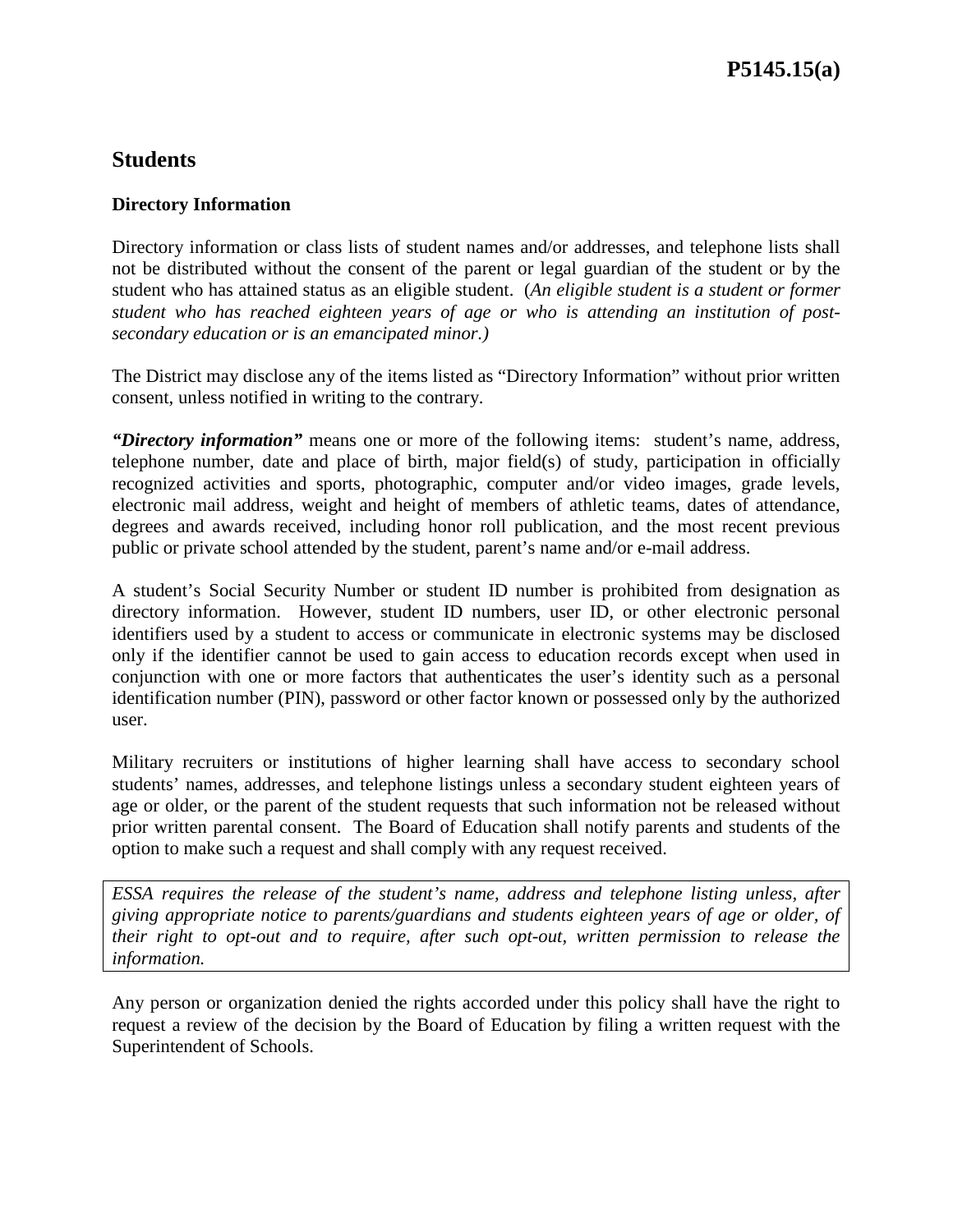# **Students**

## **Directory Information (Version #1)** (continued)

## **Public Notice**

The District will give annual public notice to parents/guardians of students in attendance and students eighteen years of age or emancipated. The notice shall identify the types of information considered to be directory information, the District's option to release such information and the requirement that the District must, by law, release secondary students' names, addresses and telephone numbers to military recruiters and/or institutions of higher education, unless parents/guardians or eligible students request the District withhold this information and such release would require their written permission. Such notice will be given prior to the release of directory information.

A student ID number or other unique personal identifier that is displayed on a student ID badge may be considered as directory information only if the identifier cannot be used to gain access to education records except when used in conjunction with one or more factors that authenticates the user's identity, such as a PIN, password, or other factor known or possessed only by the authorized user.

### **Exclusions**

Exclusions from any or all directory categories named as directory information or release of information to military recruiters and/or institutions of higher education must be submitted in writing to the Principal by the parent/guardian, student of eighteen years of age or emancipated student with fifteen days of the annual public notice.

(cf. 5125 - Student Records; Confidentiality)

**Note:** *A district may adopt and implement a limited directory information policy that allows for the disclosure of directory information to specific parties, for specific purposes, or both. Such a policy must be specified in the public notice to parents/guardians and eligible students. The District must then limit directory information disclosures to those specified in the public notice.*

*(See version #2 of this policy for an example.)*

Legal Reference: Connecticut General Statutes

1-210 (11) Access to public records. Exempt records.

10-221b Boards of education to establish written uniform policy re treatment of recruiters.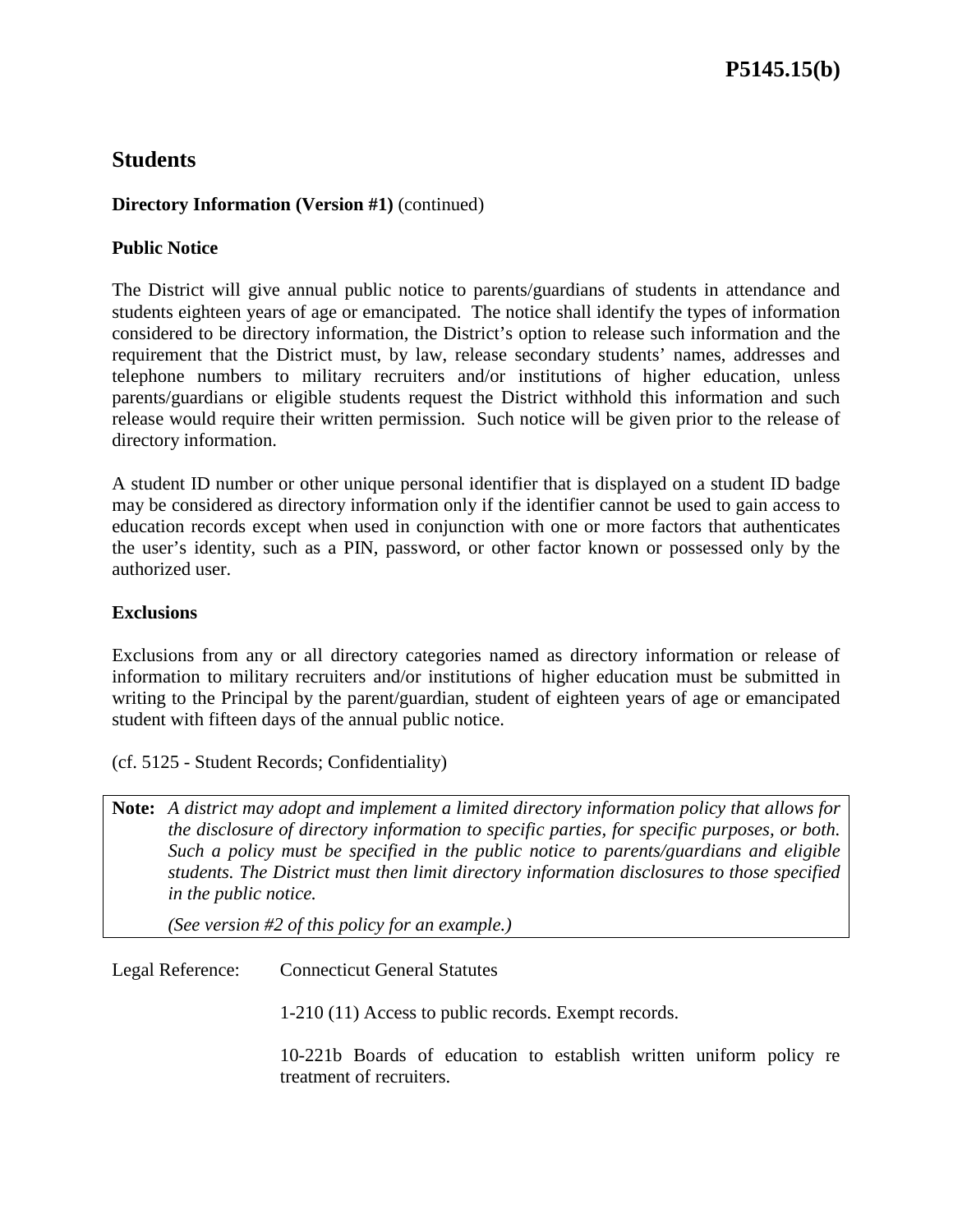# **Students**

## **Directory Information (Version #1)**

Legal Reference: Connecticut General Statutes (continued)

Federal Family Educational Rights and Privacy Act of 1974 (section 438 of the General Education Act, as amended, added by section 513 of P.L. 93-568, codified at 20 U.S.C. 1232g and Final Rule 34 CFR Part 99, December 9, 2008 and December 2, 2011)

P.L. 106-398, 2000 H.R. 4205: The National Defense Authorization Act for Fiscal Year 2001.

P.L. 114-95 "The Every Student Succeeds Act" Section 8025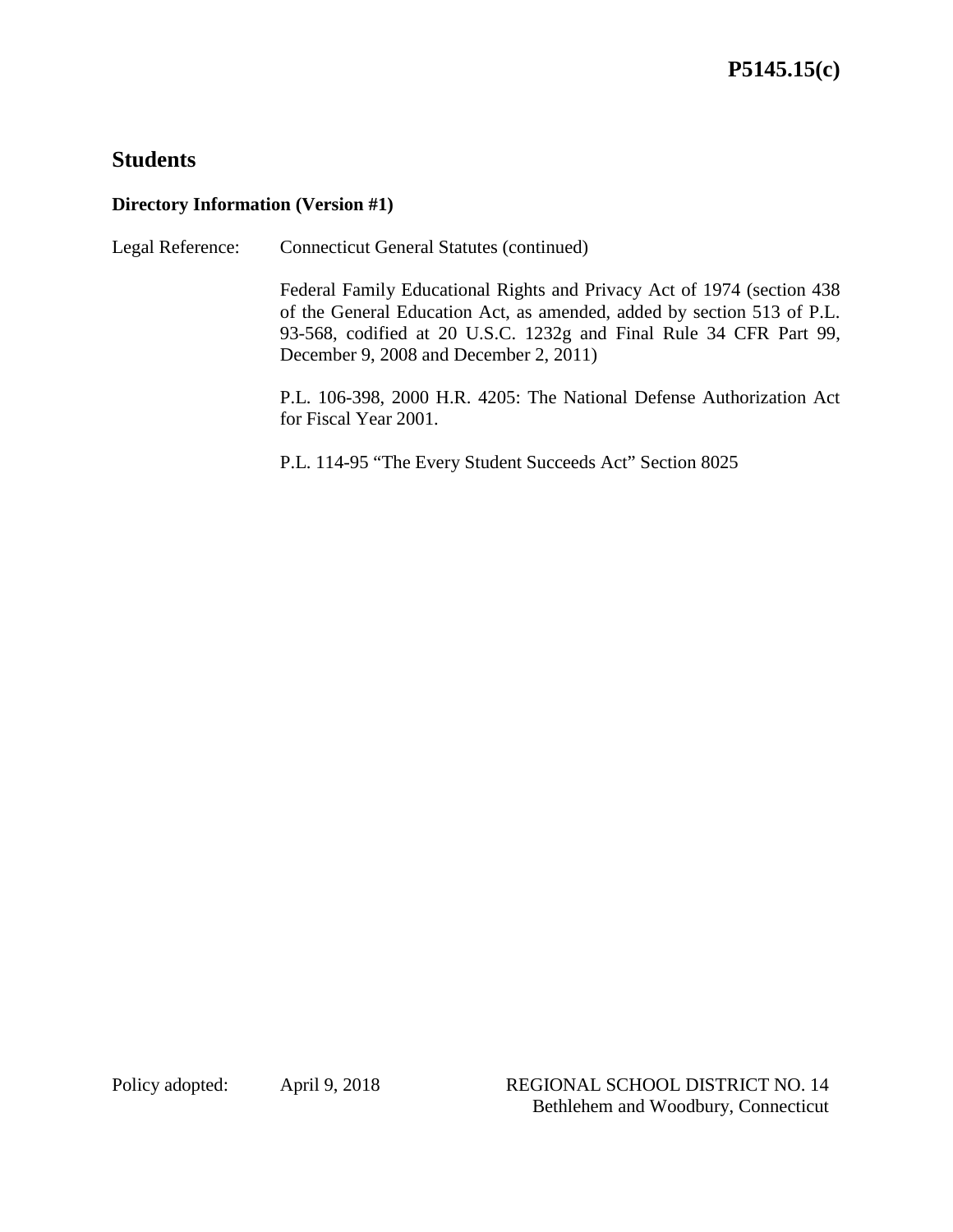## **NOTIFICATION TO PARENTS Release of Certain Information Under the "Every Student Succeeds Act"**

 $20$ 

Dear Parent/Guardian:

Pursuant to the federal "Every Student Succeeds Act," P.L. 114-98 (Title IX, Sec. 8025), the \_\_\_\_\_\_\_\_\_\_\_\_\_\_\_ School District must disclose to military recruiters and institutions of higher learning, upon request, the names, addresses and telephone listings of high school students.

The District must also notify parents/guardians of their right and the right of their child, if eighteen years of age or older, to request that the District not release such information without prior written consent.

Parents/guardians and eligible students wishing to exercise their option to withhold their consent to the release of the above information to military recruiters and institutions of higher learning must sign this form below and return it to the Building Principal by \_\_\_\_\_\_\_\_\_\_\_\_

*Date*

*Name of Student*

## **Reservation of Consent for the Release of Certain Student Information under the "Every Student Succeeds Act"**

Please do not release the name, address and telephone number of

to military recruiters and institutions of higher learning.

Print Name of Student School School Grade

Parent's/Guardian's Signature Date Date Date

Eligible Student's Signature Date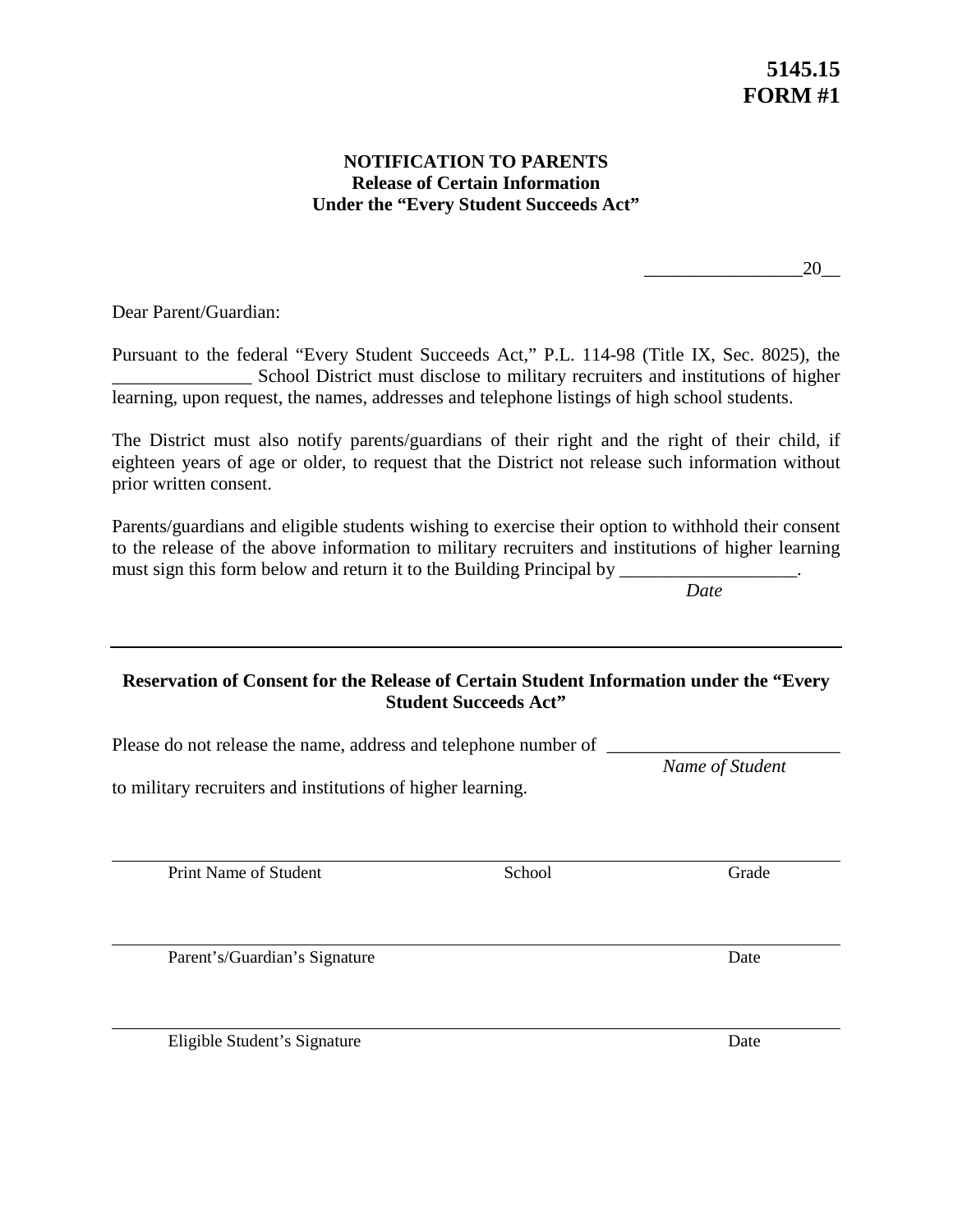### **PERMISSION TO RELEASE CERTAIN DIRECTORY INFORMATION WITHOUT PRIOR WRITTEN CONSENT**

The Family Educational Rights and Privacy Act (FERPA), a Federal law, requires that [School District], with certain exceptions, obtain your written consent prior to the disclosure of personally identifiable information from your child's education records. However, [School District] may disclose appropriately designated "directory information" without written consent, unless you have advised the District to the contrary in accordance with District procedures. The primary purpose of directory information is to allow the [School District] to include this type of information from your child's education records in certain school publications. Examples include:

A playbill, showing your student's role in a drama production; The annual yearbook; Honor roll or other recognition lists; Graduation programs; and Sports activity sheets, such as for wrestling, showing weight and height of team members.

Directory information, which is information that is generally not considered harmful or an invasion of privacy if released, can also be disclosed to outside organizations without a parent's prior written consent. Outside organizations include, but are not limited to, companies that manufacture class rings or publish yearbooks. In addition, two federal laws require local educational agencies (LEAs) receiving assistance under the Elementary and Secondary Education Act of 1965 (ESEA) to provide military recruiters, upon request, with three directory information categories - names, addresses and telephone listings - unless parents have advised the LEA that they do not want their student's information disclosed without their prior written consent.<sup>[1](#page-4-0)</sup>

One exception, which permits disclosure without consent, is disclosure to school officials with legitimate educational interests. A school official is a person employed by the District as an administrator, supervisor, instructor, or support staff member, including health or medical staff and law enforcement unit personnel, or a person serving on the Board of Education. A school official also may include a volunteer or contractor outside of the school who performs an institutional service or function for which the District would otherwise use its own employees and who is under the direct control of the District with respect to the use and maintenance of personally identifiable information (PII) from education records, such as an attorney, auditor, medical consultant, or therapist; a parent or student volunteering to serve on an official committee, such as a disciplinary or grievance committee; or a parent, student, or other volunteer assisting another school official in performing his/her tasks. A "school official" as defined, has a legitimate educational interest if the official needs to review an educational record in order to fulfill his/her professional responsibilities.

 $\overline{a}$ 

<span id="page-4-0"></span><sup>1</sup> These laws are: Section 8025 of the ESEA (20 U.S.C. 7908), as amended by the Every Student Succeeds Act of 2015 (P.L. 114-95), the education bill, and 10 U.S.C. 503, as amended by section 544, the National Defense Authorization Act for Fiscal Year 2002 (P.L. 107-107), the legislation that provides funding for the Nation's armed forces.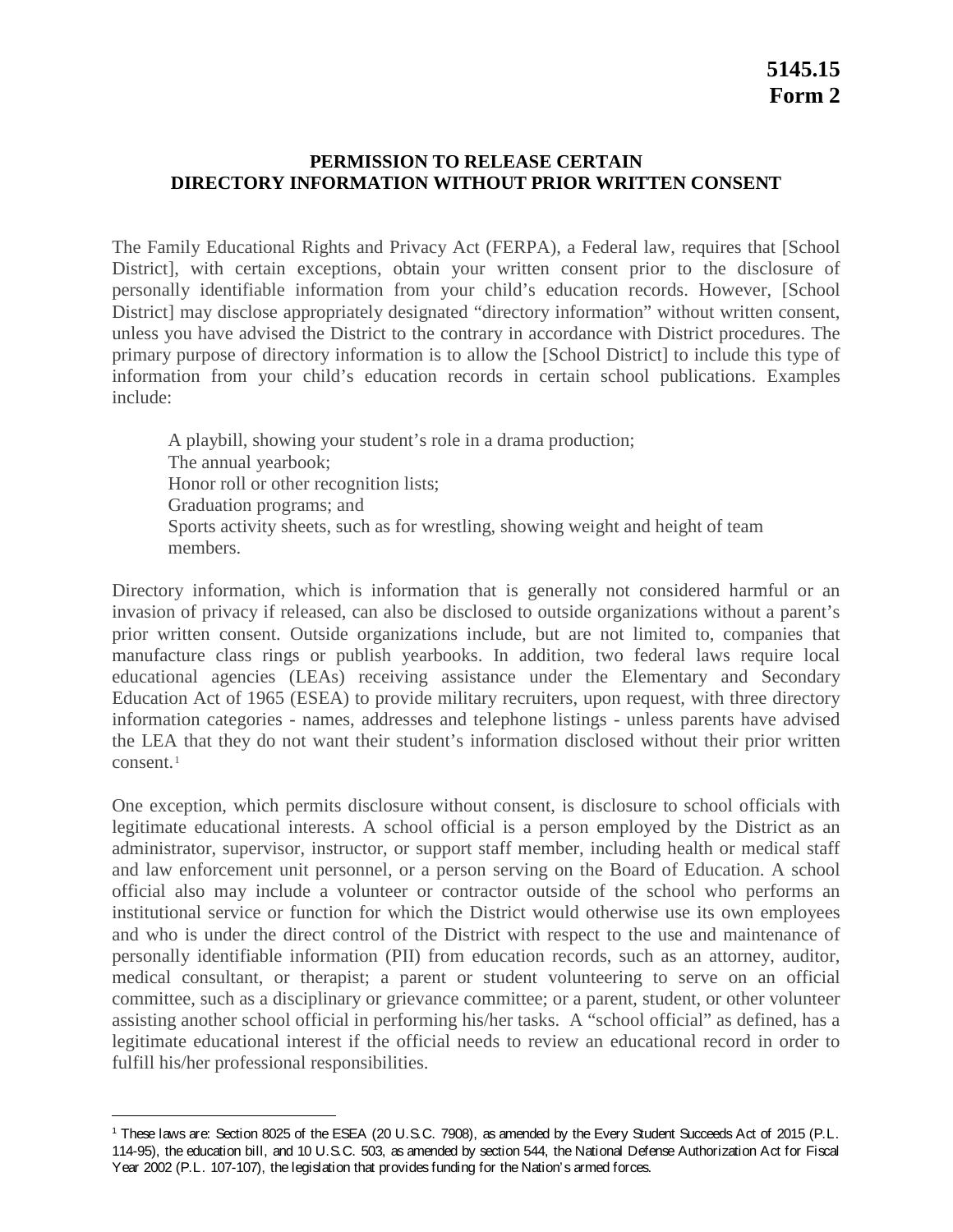### **PERMISSION TO RELEASE CERTAIN DIRECTORY INFORMATION WITHOUT PRIOR WRITTEN CONSENT**

If you do not want [School District] to disclose directory information from your child's education records without your prior written consent, you must notify the District in writing by [insert date].

[School District] has designated the following information as directory information: [Note: an LEA **may**, but **does not have to**, include all the information listed below.]

Student's name Participation in officially recognized activities and sports Address Telephone listing Major field(s) of study Weight and height of members of athletic teams Electronic mail address Photographic, computer and/or video images Grade levels Electronic mail address Degrees, honors, and awards received Date and place of birth Major field of study Dates of attendance Grade level The most recent educational agency or institution attended Student ID number, user ID, or other unique personal identifier used to communicate in electronic systems that cannot be used to access education records with a PIN, password, etc.

(A student's social security number, in whole or in part, cannot be used for this purpose.)

The right to opt-out of the disclosure of directory information does not include the right to refuse to wear, or otherwise disclose, a student identification (ID) card or badge.